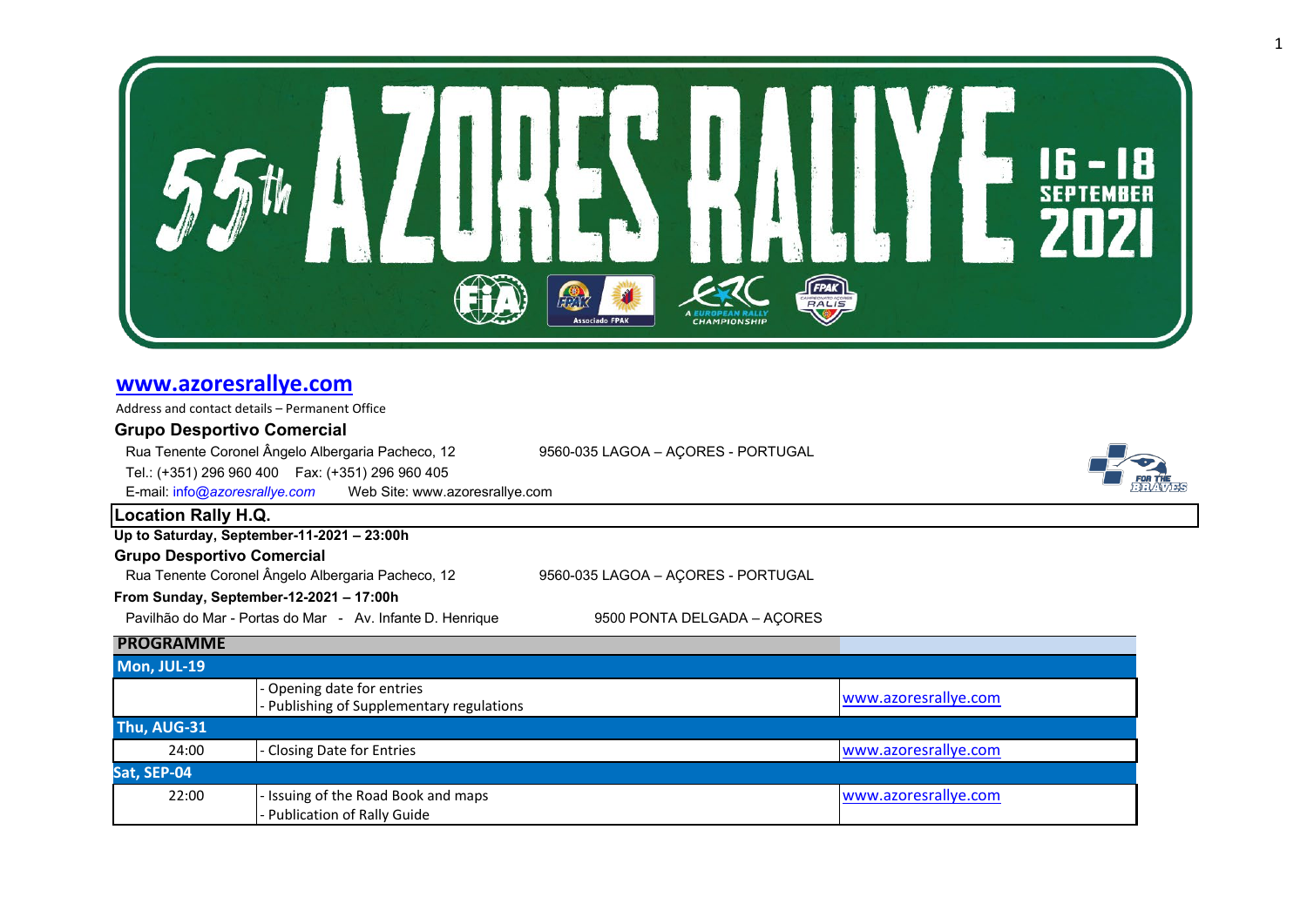| Sun, SEP-05   |                                                                                                                   |                                        |
|---------------|-------------------------------------------------------------------------------------------------------------------|----------------------------------------|
|               | Deadline for Service Car Registration                                                                             |                                        |
| 24:00         | Deadline to order for additional facilities in Service Park                                                       | www.azoresrallye.com                   |
|               | Closing Date to Order for Extra Material                                                                          |                                        |
|               | Deadline for request Teams Test                                                                                   |                                        |
| Tue, SEP-07   |                                                                                                                   |                                        |
| 16:00         | <b>Publication of Entry List</b>                                                                                  | www.azoresrallye.com                   |
| Sun, SEP-12   |                                                                                                                   |                                        |
| 17:00/20:00   | Rally Headquarters open hours                                                                                     | R.H. - Pavilhão do Mar - Portas do Mar |
| Mon, SEP-13   | <b>DURING RALLY WEEK</b>                                                                                          |                                        |
| 14:00/19:00   | Rally Headquarters open hours                                                                                     | Pavilhão do Mar - Portas do Mar        |
| 16:00/19:00   | Collection of Material and Documents, Incl. Road Book (Optional)                                                  | Rally H.Q.                             |
| 18:30         | Opening of the Service Park - FIA, ERC                                                                            | Portas do Mar - Hall (Alameda)         |
| Tue, SEP-14   |                                                                                                                   |                                        |
| 09:00/18:00   | Pre-event Teams Test (subject from team preliminary request)                                                      | Achada das Furnas & Lomba da Maia      |
| 15:00/17:00   | - Media Centre open hours                                                                                         | Pavilhão do Mar - Portas do Mar        |
| 15:00/20:00   | Rally Headquarters open hours                                                                                     | Pavilhão do Mar - Portas do Mar        |
| 16:00/18:00   | <b>Administrative Checks CAR</b>                                                                                  | Pavilhão do Mar - Portas do Mar        |
| *18:00/20:00  | Scrutineering - CAR<br>Mounting of Tracking/GPS                                                                   | Centrovia- P. Delgada                  |
| 18:00/20:00   | Optional Administrative Checks - FIA, ERC and collection of Material and Documents, Incl.<br>Road Book (Optional) | Rally H.Q.                             |
| 16:00/20:00   | Collection and mounting of tracking/GPS - reconnaissance                                                          | Rally H.Q.                             |
| Wed, SEP-15   |                                                                                                                   |                                        |
| 08:00/18:30   | Reconnaissance                                                                                                    | According to schedule                  |
| *07:00/12:00  | Administrative Checks - FIA, ERC<br>Collection of Material and Documents, Incl. Road Book                         | Rally H.Q.                             |
| 07:00/20:00   | Rally Headquarters open hours                                                                                     | Pavilhão do Mar - Portas do Mar        |
| *09:00/18:00  | Scrutineering - FIA, ERC Sealing & marking transmissions and spares - FIA, ERC                                    | Centrovia- P. Delgada                  |
| 14:00         | Opening of the Service Park -Platform & Pier - All other drivers                                                  | Portas do Mar                          |
| **15:00/15:30 | Pre-event media meeting                                                                                           | Rally H.Q. - Media Centre              |
| 15:30/18:00   | Media Centre and Accreditation                                                                                    | Pavilhão do Mar - Portas do Mar        |
| 18:00/18:30   | Course opening cars briefing                                                                                      | Rally H.Q.                             |
| 19:00/19:30   | Team Managers briefing (Priority drivers)                                                                         | Rally H.Q.                             |
|               |                                                                                                                   |                                        |

\* *Timetable to each car to be published.*

*(\*\*) Compulsory for all media accreditation applicants (FIA ERC permanent included)*